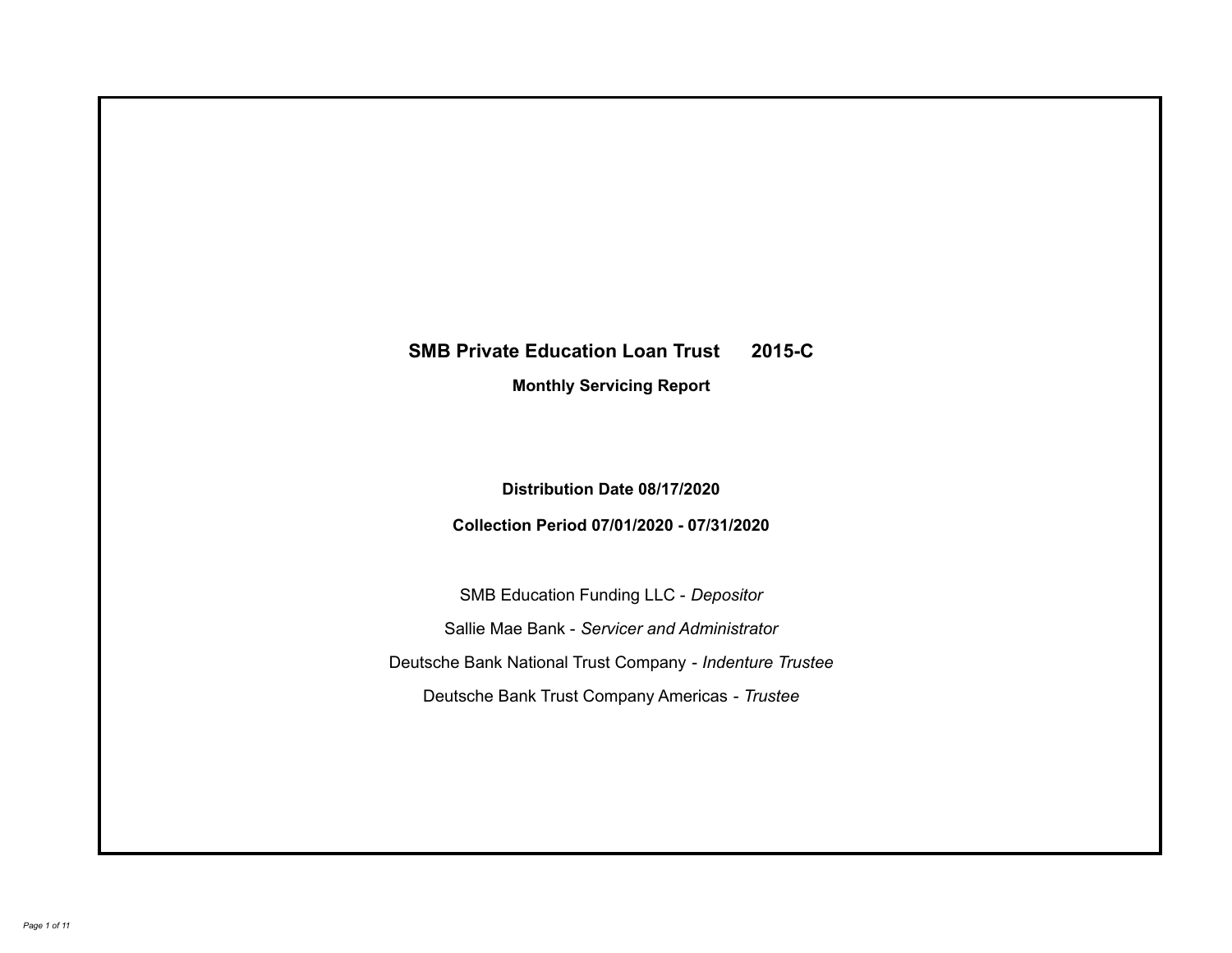| A           | <b>Student Loan Portfolio Characteristics</b>   |            | Settlement Date<br>10/27/2015 | 06/30/2020       | 07/31/2020       |
|-------------|-------------------------------------------------|------------|-------------------------------|------------------|------------------|
|             | <b>Principal Balance</b>                        |            | \$693,787,197.00              | \$318,481,080.40 | \$313,380,249.98 |
|             | Interest to be Capitalized Balance              |            | 55,852,621.68                 | 10,171,498.16    | 9,739,262.47     |
|             | Pool Balance                                    |            | \$749,639,818.68              | \$328,652,578.56 | \$323,119,512.45 |
|             | Weighted Average Coupon (WAC)                   |            |                               |                  |                  |
|             | WAC1 (Contractual Interest Rate on the Loan)    |            | 8.28%                         | 9.17%            | 9.18%            |
|             | WAC2 (Average of Applicable Interest Rate)      |            | 8.28%                         | 7.80%            | 7.83%            |
|             | WAC3 (Average of Actual Interest Rate)          |            | 8.22%                         | 7.72%            | 7.75%            |
|             | Weighted Average Remaining Term                 |            | 127.00                        | 126.52           | 126.52           |
|             | Number of Loans<br>Number of Borrowers          |            | 65,154<br>45,614              | 29,684<br>21,427 | 29,120<br>21,003 |
|             | Pool Factor                                     |            |                               | 0.438413983      | 0.431033017      |
|             | Since Issued Total Constant Prepayment Rate (1) |            |                               | 9.72%            | 9.65%            |
| B           | <b>Debt Securities</b>                          | Cusip/Isin | 07/15/2020                    |                  | 08/17/2020       |
|             | A <sub>2</sub> A                                | 78448RAB2  | \$57,351,005.33               |                  | \$54,739,470.22  |
|             | A <sub>2</sub> B                                | 78448RAC0  | \$27,705,799.66               |                  | \$26,444,188.49  |
|             | A <sub>3</sub>                                  | 78448RAD8  | \$75,000,000.00               |                  | \$75,000,000.00  |
|             | B                                               | 78448RAE6  | \$70,000,000.00               |                  | \$70,000,000.00  |
|             | C                                               | 78448RAF3  | \$50,000,000.00               |                  | \$50,000,000.00  |
|             |                                                 |            |                               |                  |                  |
| $\mathsf C$ | <b>Certificates</b>                             | Cusip/Isin | 07/15/2020                    |                  | 08/17/2020       |
|             | Residual                                        | 78448R106  | \$100,000.00                  |                  | \$100,000.00     |
|             |                                                 |            |                               |                  |                  |
| D           | <b>Account Balances</b>                         |            | 07/15/2020                    |                  | 08/17/2020       |
|             | Reserve Account Balance                         |            | \$1,884,455.00                |                  | \$1,884,455.00   |
|             |                                                 |            |                               |                  |                  |
| E           | <b>Asset / Liability</b>                        |            | 07/15/2020                    |                  | 08/17/2020       |
|             | Overcollateralization Percentage                |            | 14.79%                        |                  | 14.53%           |
|             | Specified Overcollateralization Amount          |            | \$98,595,773.57               |                  | \$96,935,853.74  |
|             | Actual Overcollateralization Amount             |            | \$48,595,773.57               |                  | \$46,935,853.74  |
|             |                                                 |            |                               |                  |                  |

(1) For additional information, see 'Since Issued CPR Methodology' found on page 11 of this report.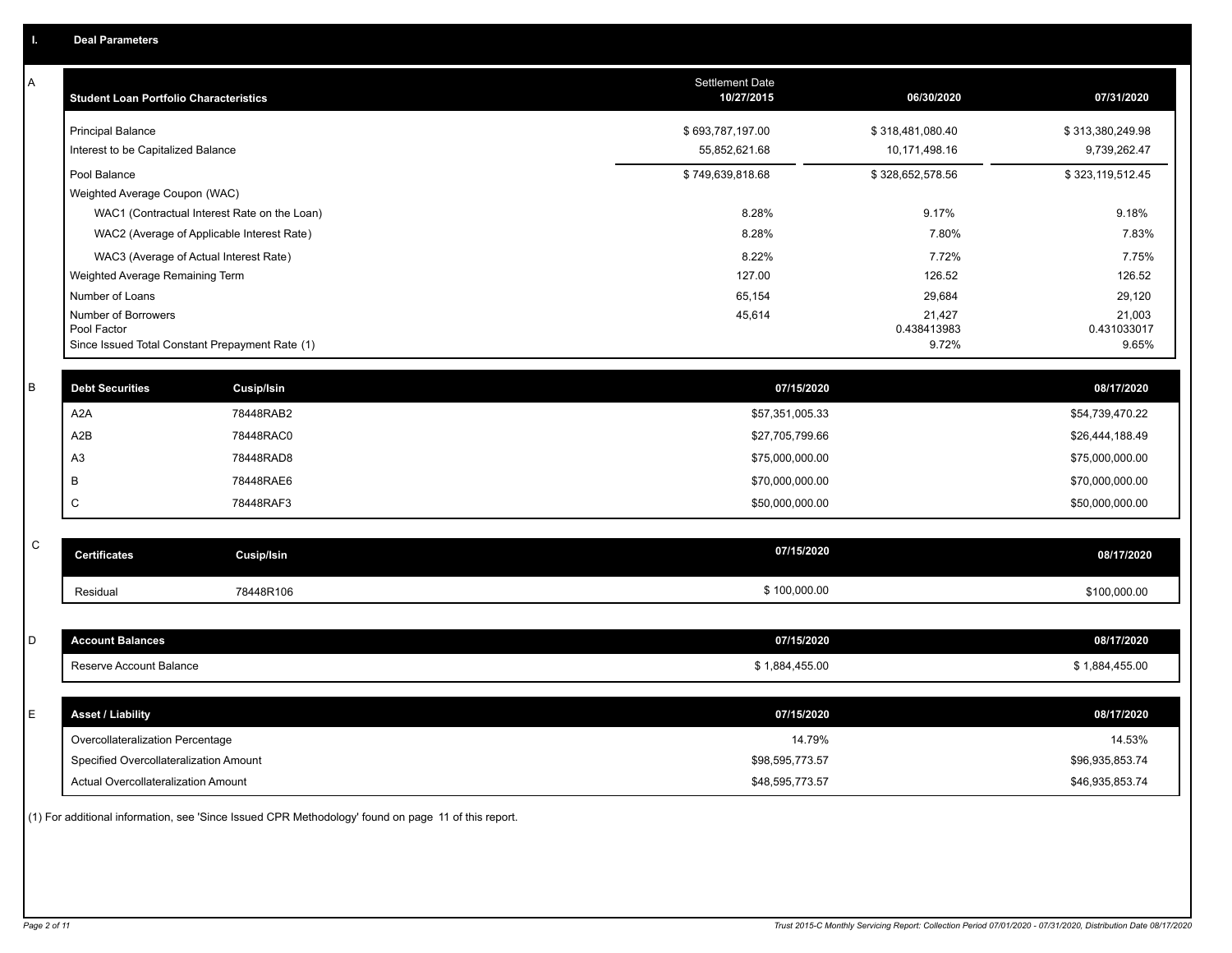## **II. 2015-C Trust Activity 07/01/2020 through 07/31/2020**

| <b>Borrower Principal</b><br>5,413,230.74<br>0.00<br><b>Consolidation Activity Principal</b><br>Seller Principal Reimbursement<br>157.58<br>0.00<br>Servicer Principal Reimbursement<br>0.00<br>Delinquent Principal Purchases by Servicer<br><b>Other Principal Deposits</b><br>0.00<br>\$5,413,388.32<br><b>Total Principal Receipts</b><br>В<br><b>Student Loan Interest Receipts</b><br><b>Borrower Interest</b><br>1,598,966.04<br>0.00<br><b>Consolidation Activity Interest</b><br>Seller Interest Reimbursement<br>0.20<br>0.00<br>Servicer Interest Reimbursement<br>Delinquent Interest Purchases by Servicer<br>0.00<br>0.00<br><b>Other Interest Deposits</b><br>\$1,598,966.24<br><b>Total Interest Receipts</b><br>C<br><b>Recoveries on Realized Losses</b><br>\$50,135.33<br>D<br><b>Investment Income</b><br>\$311.99<br>Е<br><b>Funds Borrowed from Next Collection Period</b><br>\$0.00<br>F<br>\$0.00<br><b>Funds Repaid from Prior Collection Period</b><br>G<br>\$0.00<br><b>Loan Sale or Purchase Proceeds</b><br>\$0.00<br>н<br>Initial Deposits to Distribution Account<br>\$0.00<br><b>Excess Transferred from Other Accounts</b><br><b>Borrower Benefit Reimbursements</b><br>\$0.00<br>J<br><b>Other Deposits</b><br>\$0.00<br>Κ<br>L<br><b>Other Fees Collected</b><br>\$0.00<br>М<br><b>AVAILABLE FUNDS</b><br>\$7,062,801.88<br>N<br>Non-Cash Principal Activity During Collection Period<br>\$312,557.90<br>Aggregate Purchased Amounts by the Depositor, Servicer or Seller<br>O<br>\$0.00<br>P<br>\$0.00<br>Aggregate Loan Substitutions | Α | <b>Student Loan Principal Receipts</b> |  |
|----------------------------------------------------------------------------------------------------------------------------------------------------------------------------------------------------------------------------------------------------------------------------------------------------------------------------------------------------------------------------------------------------------------------------------------------------------------------------------------------------------------------------------------------------------------------------------------------------------------------------------------------------------------------------------------------------------------------------------------------------------------------------------------------------------------------------------------------------------------------------------------------------------------------------------------------------------------------------------------------------------------------------------------------------------------------------------------------------------------------------------------------------------------------------------------------------------------------------------------------------------------------------------------------------------------------------------------------------------------------------------------------------------------------------------------------------------------------------------------------------------------------------------------------------------------------------|---|----------------------------------------|--|
|                                                                                                                                                                                                                                                                                                                                                                                                                                                                                                                                                                                                                                                                                                                                                                                                                                                                                                                                                                                                                                                                                                                                                                                                                                                                                                                                                                                                                                                                                                                                                                            |   |                                        |  |
|                                                                                                                                                                                                                                                                                                                                                                                                                                                                                                                                                                                                                                                                                                                                                                                                                                                                                                                                                                                                                                                                                                                                                                                                                                                                                                                                                                                                                                                                                                                                                                            |   |                                        |  |
|                                                                                                                                                                                                                                                                                                                                                                                                                                                                                                                                                                                                                                                                                                                                                                                                                                                                                                                                                                                                                                                                                                                                                                                                                                                                                                                                                                                                                                                                                                                                                                            |   |                                        |  |
|                                                                                                                                                                                                                                                                                                                                                                                                                                                                                                                                                                                                                                                                                                                                                                                                                                                                                                                                                                                                                                                                                                                                                                                                                                                                                                                                                                                                                                                                                                                                                                            |   |                                        |  |
|                                                                                                                                                                                                                                                                                                                                                                                                                                                                                                                                                                                                                                                                                                                                                                                                                                                                                                                                                                                                                                                                                                                                                                                                                                                                                                                                                                                                                                                                                                                                                                            |   |                                        |  |
|                                                                                                                                                                                                                                                                                                                                                                                                                                                                                                                                                                                                                                                                                                                                                                                                                                                                                                                                                                                                                                                                                                                                                                                                                                                                                                                                                                                                                                                                                                                                                                            |   |                                        |  |
|                                                                                                                                                                                                                                                                                                                                                                                                                                                                                                                                                                                                                                                                                                                                                                                                                                                                                                                                                                                                                                                                                                                                                                                                                                                                                                                                                                                                                                                                                                                                                                            |   |                                        |  |
|                                                                                                                                                                                                                                                                                                                                                                                                                                                                                                                                                                                                                                                                                                                                                                                                                                                                                                                                                                                                                                                                                                                                                                                                                                                                                                                                                                                                                                                                                                                                                                            |   |                                        |  |
|                                                                                                                                                                                                                                                                                                                                                                                                                                                                                                                                                                                                                                                                                                                                                                                                                                                                                                                                                                                                                                                                                                                                                                                                                                                                                                                                                                                                                                                                                                                                                                            |   |                                        |  |
|                                                                                                                                                                                                                                                                                                                                                                                                                                                                                                                                                                                                                                                                                                                                                                                                                                                                                                                                                                                                                                                                                                                                                                                                                                                                                                                                                                                                                                                                                                                                                                            |   |                                        |  |
|                                                                                                                                                                                                                                                                                                                                                                                                                                                                                                                                                                                                                                                                                                                                                                                                                                                                                                                                                                                                                                                                                                                                                                                                                                                                                                                                                                                                                                                                                                                                                                            |   |                                        |  |
|                                                                                                                                                                                                                                                                                                                                                                                                                                                                                                                                                                                                                                                                                                                                                                                                                                                                                                                                                                                                                                                                                                                                                                                                                                                                                                                                                                                                                                                                                                                                                                            |   |                                        |  |
|                                                                                                                                                                                                                                                                                                                                                                                                                                                                                                                                                                                                                                                                                                                                                                                                                                                                                                                                                                                                                                                                                                                                                                                                                                                                                                                                                                                                                                                                                                                                                                            |   |                                        |  |
|                                                                                                                                                                                                                                                                                                                                                                                                                                                                                                                                                                                                                                                                                                                                                                                                                                                                                                                                                                                                                                                                                                                                                                                                                                                                                                                                                                                                                                                                                                                                                                            |   |                                        |  |
|                                                                                                                                                                                                                                                                                                                                                                                                                                                                                                                                                                                                                                                                                                                                                                                                                                                                                                                                                                                                                                                                                                                                                                                                                                                                                                                                                                                                                                                                                                                                                                            |   |                                        |  |
|                                                                                                                                                                                                                                                                                                                                                                                                                                                                                                                                                                                                                                                                                                                                                                                                                                                                                                                                                                                                                                                                                                                                                                                                                                                                                                                                                                                                                                                                                                                                                                            |   |                                        |  |
|                                                                                                                                                                                                                                                                                                                                                                                                                                                                                                                                                                                                                                                                                                                                                                                                                                                                                                                                                                                                                                                                                                                                                                                                                                                                                                                                                                                                                                                                                                                                                                            |   |                                        |  |
|                                                                                                                                                                                                                                                                                                                                                                                                                                                                                                                                                                                                                                                                                                                                                                                                                                                                                                                                                                                                                                                                                                                                                                                                                                                                                                                                                                                                                                                                                                                                                                            |   |                                        |  |
|                                                                                                                                                                                                                                                                                                                                                                                                                                                                                                                                                                                                                                                                                                                                                                                                                                                                                                                                                                                                                                                                                                                                                                                                                                                                                                                                                                                                                                                                                                                                                                            |   |                                        |  |
|                                                                                                                                                                                                                                                                                                                                                                                                                                                                                                                                                                                                                                                                                                                                                                                                                                                                                                                                                                                                                                                                                                                                                                                                                                                                                                                                                                                                                                                                                                                                                                            |   |                                        |  |
|                                                                                                                                                                                                                                                                                                                                                                                                                                                                                                                                                                                                                                                                                                                                                                                                                                                                                                                                                                                                                                                                                                                                                                                                                                                                                                                                                                                                                                                                                                                                                                            |   |                                        |  |
|                                                                                                                                                                                                                                                                                                                                                                                                                                                                                                                                                                                                                                                                                                                                                                                                                                                                                                                                                                                                                                                                                                                                                                                                                                                                                                                                                                                                                                                                                                                                                                            |   |                                        |  |
|                                                                                                                                                                                                                                                                                                                                                                                                                                                                                                                                                                                                                                                                                                                                                                                                                                                                                                                                                                                                                                                                                                                                                                                                                                                                                                                                                                                                                                                                                                                                                                            |   |                                        |  |
|                                                                                                                                                                                                                                                                                                                                                                                                                                                                                                                                                                                                                                                                                                                                                                                                                                                                                                                                                                                                                                                                                                                                                                                                                                                                                                                                                                                                                                                                                                                                                                            |   |                                        |  |
|                                                                                                                                                                                                                                                                                                                                                                                                                                                                                                                                                                                                                                                                                                                                                                                                                                                                                                                                                                                                                                                                                                                                                                                                                                                                                                                                                                                                                                                                                                                                                                            |   |                                        |  |
|                                                                                                                                                                                                                                                                                                                                                                                                                                                                                                                                                                                                                                                                                                                                                                                                                                                                                                                                                                                                                                                                                                                                                                                                                                                                                                                                                                                                                                                                                                                                                                            |   |                                        |  |
|                                                                                                                                                                                                                                                                                                                                                                                                                                                                                                                                                                                                                                                                                                                                                                                                                                                                                                                                                                                                                                                                                                                                                                                                                                                                                                                                                                                                                                                                                                                                                                            |   |                                        |  |
|                                                                                                                                                                                                                                                                                                                                                                                                                                                                                                                                                                                                                                                                                                                                                                                                                                                                                                                                                                                                                                                                                                                                                                                                                                                                                                                                                                                                                                                                                                                                                                            |   |                                        |  |
|                                                                                                                                                                                                                                                                                                                                                                                                                                                                                                                                                                                                                                                                                                                                                                                                                                                                                                                                                                                                                                                                                                                                                                                                                                                                                                                                                                                                                                                                                                                                                                            |   |                                        |  |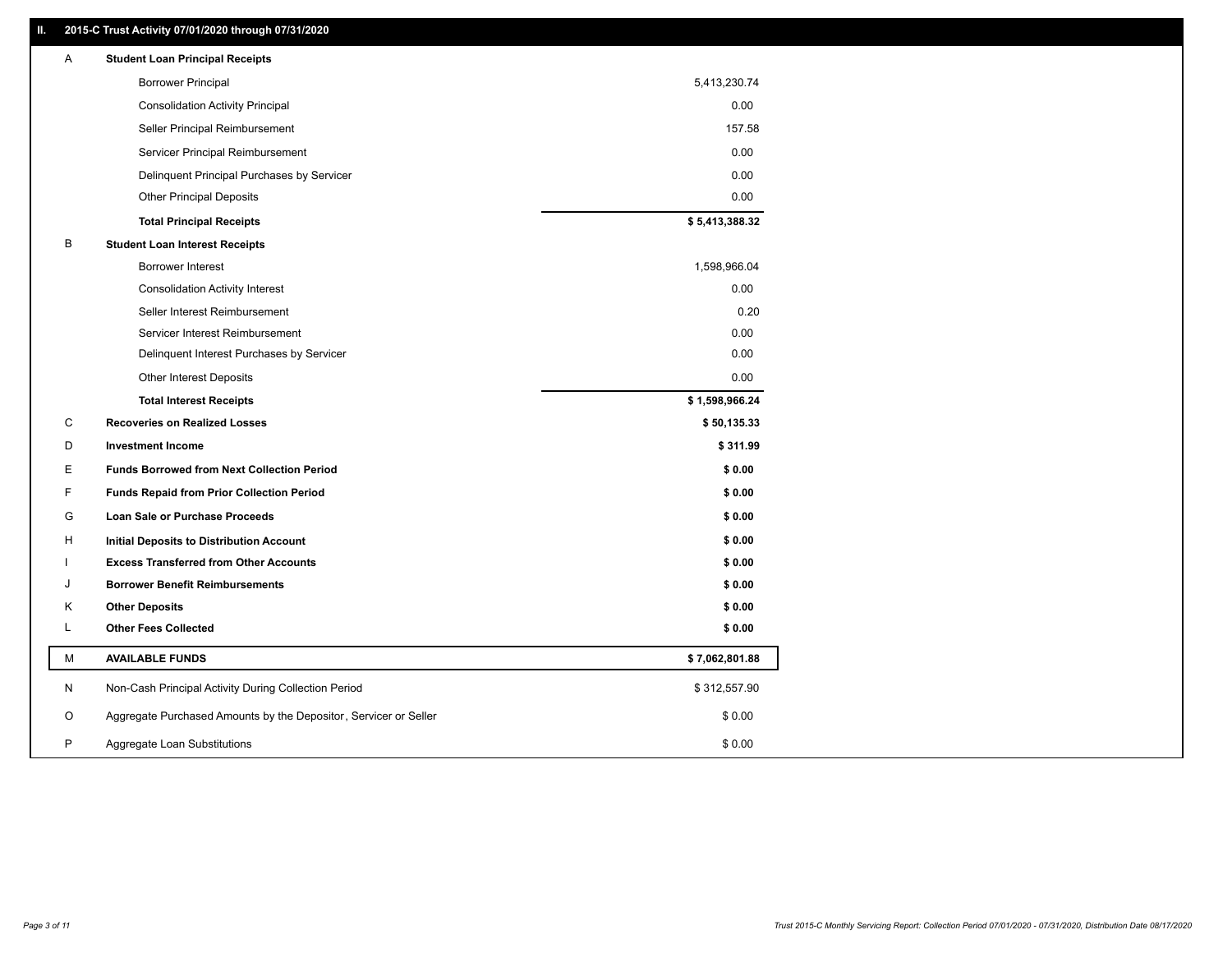|                   |                       |                          | <b>Loans by Repayment Status</b> |                                                                  |                |                            |                          |         |                                                           |                |                            |
|-------------------|-----------------------|--------------------------|----------------------------------|------------------------------------------------------------------|----------------|----------------------------|--------------------------|---------|-----------------------------------------------------------|----------------|----------------------------|
|                   |                       |                          |                                  | 07/31/2020                                                       |                |                            |                          |         | 06/30/2020                                                |                |                            |
|                   |                       | <b>Wtd Avg</b><br>Coupon | # Loans                          | <b>Principal and</b><br><b>Interest Accrued</b><br>to Capitalize | % of Principal | % of Loans in<br>Repay (1) | <b>Wtd Avg</b><br>Coupon | # Loans | Principal and<br><b>Interest Accrued</b><br>to Capitalize | % of Principal | % of Loans in<br>Repay (1) |
| INTERIM:          | IN SCHOOL             | 8.84%                    | 441                              | \$6,854,384.08                                                   | 2.121%         | $-$ %                      | 8.88%                    | 478     | \$7,256,226.21                                            | 2.208%         | $-$ %                      |
|                   | <b>GRACE</b>          | 8.97%                    | 241                              | \$3,949,829.40                                                   | 1.222%         | $-$ %                      | 8.99%                    | 256     | \$4,457,359.53                                            | 1.356%         | $-$ %                      |
|                   | <b>DEFERMENT</b>      | 8.63%                    | 1,797                            | \$25,559,694.46                                                  | 7.910%         | $-$ %                      | 8.64%                    | 1,877   | \$26,656,632.11                                           | 8.111%         | $-$ %                      |
| <b>REPAYMENT:</b> | <b>CURRENT</b>        | 7.58%                    | 23,893                           | \$248,084,130.58                                                 | 76.778%        | 86.514%                    | 7.57%                    | 24,027  | \$249,369,009.44                                          | 75.876%        | 85.906%                    |
|                   | 31-60 DAYS DELINQUENT | 7.96%                    | 428                              | \$5,837,783.25                                                   | 1.807%         | 2.036%                     | 8.06%                    | 425     | \$5,785,760.93                                            | 1.760%         | 1.993%                     |
|                   | 61-90 DAYS DELINQUENT | 8.05%                    | 256                              | \$4,177,836.49                                                   | 1.293%         | 1.457%                     | 7.49%                    | 254     | \$3,645,016.83                                            | 1.109%         | 1.256%                     |
|                   | > 90 DAYS DELINQUENT  | 8.46%                    | 146                              | \$1,853,748.05                                                   | 0.574%         | 0.646%                     | 8.37%                    | 151     | \$2,178,554.66                                            | 0.663%         | 0.750%                     |
|                   | FORBEARANCE           | 7.92%                    | 1,918                            | \$26,802,106.14                                                  | 8.295%         | 9.347%                     | 7.66%                    | 2,216   | \$29,304,018.85                                           | 8.916%         | 10.095%                    |
| <b>TOTAL</b>      |                       |                          | 29,120                           | \$323,119,512.45                                                 | 100.00%        | 100.00%                    |                          | 29,684  | \$328,652,578.56                                          | 100.00%        | 100.00%                    |

Percentages may not total 100% due to rounding  $\star$ 

1 Loans classified in "Repayment" include any loan for which interim interest only, \$25 fixed payments or full principal and interest payments are due.

|                         |                                                                                                                              |                          |            |                                                           | <b>Loans by Borrower Status</b> |                                |                          |         |                                                           |                |                                |
|-------------------------|------------------------------------------------------------------------------------------------------------------------------|--------------------------|------------|-----------------------------------------------------------|---------------------------------|--------------------------------|--------------------------|---------|-----------------------------------------------------------|----------------|--------------------------------|
|                         |                                                                                                                              |                          | 07/31/2020 |                                                           |                                 | 06/30/2020                     |                          |         |                                                           |                |                                |
|                         |                                                                                                                              | <b>Wtd Avg</b><br>Coupon | # Loans    | Principal and<br><b>Interest Accrued</b><br>to Capitalize | % of Principal                  | % of Loans in<br>P&I Repay (2) | <b>Wtd Avg</b><br>Coupon | # Loans | Principal and<br><b>Interest Accrued</b><br>to Capitalize | % of Principal | % of Loans in<br>P&I Repay (2) |
| INTERIM:                | IN SCHOOL                                                                                                                    | 8.74%                    | 786        | \$12,639,607.34                                           | 3.912%                          | $-$ %                          | 8.73%                    | 847     | \$13,427,521.25                                           | 4.086%         | $-$ %                          |
|                         | GRACE                                                                                                                        | 8.85%                    | 420        | \$6,771,717.98                                            | 2.096%                          | $-$ %                          | 8.87%                    | 462     | \$7,634,262.12                                            | 2.323%         | $-$ %                          |
|                         | <b>DEFERMENT</b>                                                                                                             | 8.47%                    | 3,096      | \$41,544,754.90                                           | 12.857%                         | $-$ %                          | 8.45%                    | 3,187   | \$42,834,176.13                                           | 13.033%        | $-$ %                          |
| P&I REPAYMENT:          | <b>CURRENT</b>                                                                                                               | 7.50%                    | 22,081     | \$223,653,130.45                                          | 69.217%                         | 85.311%                        | 7.48%                    | 22,151  | \$223,953,996.49                                          | 68.143%        | 84.589%                        |
|                         | 31-60 DAYS DELINQUENT                                                                                                        | 7.93%                    | 422        | \$5,726,132.47                                            | 1.772%                          | 2.184%                         | 8.05%                    | 417     | \$5,707,896.14                                            | 1.737%         | 2.156%                         |
|                         | 61-90 DAYS DELINQUENT                                                                                                        | 8.05%                    | 251        | \$4,128,315.12                                            | 1.278%                          | 1.575%                         | 7.48%                    | 253     | \$3,612,152.92                                            | 1.099%         | 1.364%                         |
|                         | > 90 DAYS DELINQUENT                                                                                                         | 8.46%                    | 146        | \$1,853,748.05                                            | 0.574%                          | 0.707%                         | 8.37%                    | 151     | \$2,178,554.66                                            | 0.663%         | 0.823%                         |
|                         | FORBEARANCE                                                                                                                  | 7.92%                    | 1,918      | \$26,802,106.14                                           | 8.295%                          | 10.223%                        | 7.66%                    | 2,216   | \$29,304,018.85                                           | 8.916%         | 11.068%                        |
| <b>TOTAL</b><br>$\star$ | Percentages may not total 100% due to rounding                                                                               |                          | 29,120     | \$323,119,512.45                                          | 100.00%                         | 100.00%                        |                          | 29,684  | \$328,652,578.56                                          | 100.00%        | 100.00%                        |
|                         | 2 Loans classified in "P&I Repayment" includes only those loans for which scheduled principal and interest payments are due. |                          |            |                                                           |                                 |                                |                          |         |                                                           |                |                                |

WAC reflects WAC3 To conform with company standard reporting these sections now include Princial and Interest Accrued to Capitalize .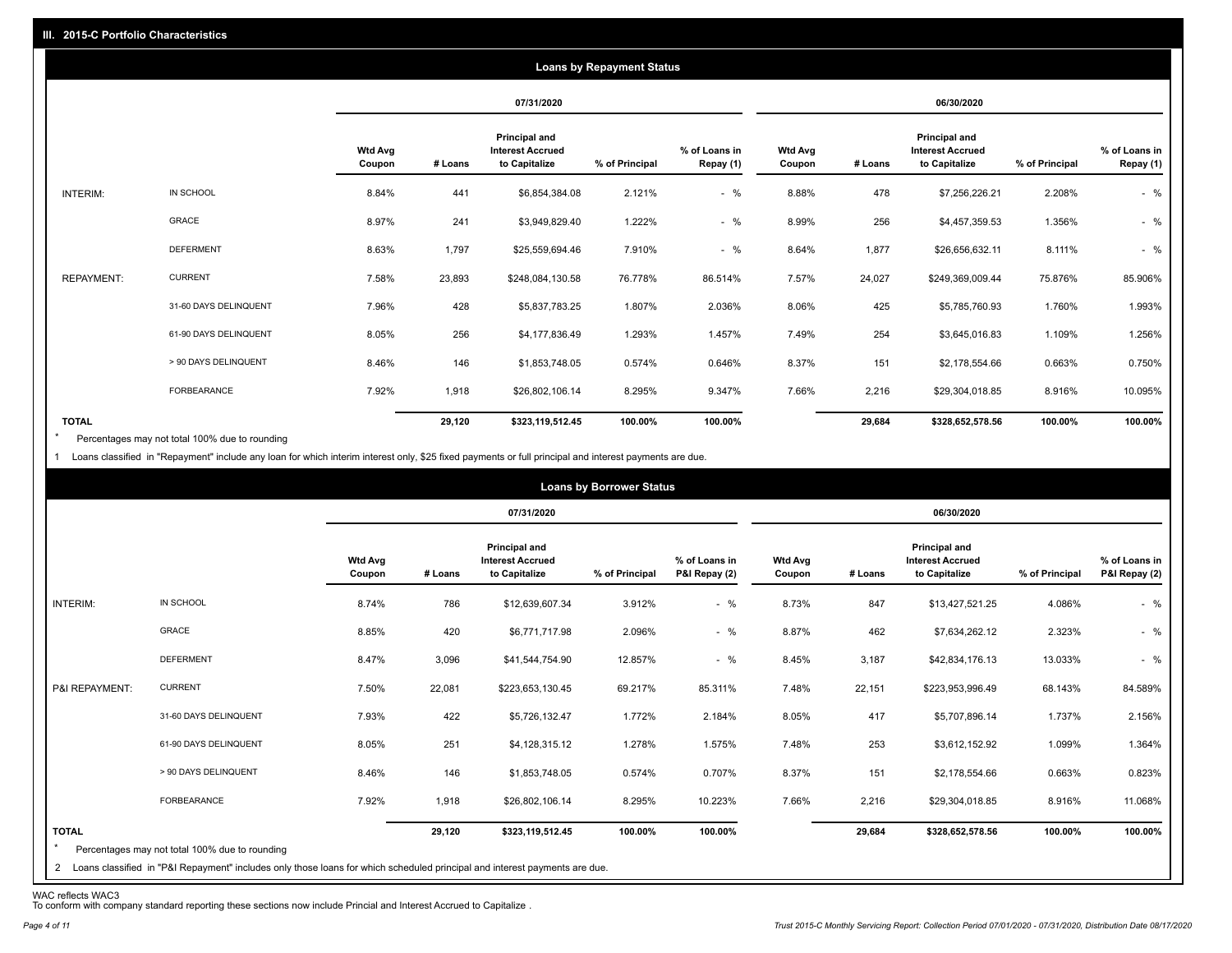|                                                                                                  | 7/31/2020        | 6/30/2020        |  |
|--------------------------------------------------------------------------------------------------|------------------|------------------|--|
| Pool Balance                                                                                     | \$323,119,512.45 | \$328,652,578.56 |  |
| Total # Loans                                                                                    | 29,120           | 29,684           |  |
| Total # Borrowers                                                                                | 21,003           | 21,427           |  |
| Weighted Average Coupon                                                                          | 7.83%            | 7.80%            |  |
| Weighted Average Remaining Term                                                                  | 126.52           | 126.52           |  |
| Percent of Pool - Cosigned                                                                       | 93.5%            | 93.5%            |  |
| Percent of Pool - Non Cosigned                                                                   | 6.5%             | 6.5%             |  |
| Borrower Interest Accrued for Period                                                             | \$2,066,854.76   | \$2,019,303.04   |  |
| Outstanding Borrower Interest Accrued                                                            | \$13,270,676.30  | \$13,670,974.98  |  |
| Gross Principal Realized Loss - Periodic *                                                       | \$511,154.53     | \$151,676.85     |  |
| Gross Principal Realized Loss - Cumulative *                                                     | \$30,797,798.75  | \$30,286,644.22  |  |
| Recoveries on Realized Losses - Periodic                                                         | \$50,135.33      | \$52,093.63      |  |
| Recoveries on Realized Losses - Cumulative                                                       | \$4,919,157.99   | \$4,869,022.66   |  |
| Net Losses - Periodic                                                                            | \$461,019.20     | \$99,583.22      |  |
| Net Losses - Cumulative                                                                          | \$25,878,640.76  | \$25,417,621.56  |  |
| Non-Cash Principal Activity - Capitalized Interest                                               | \$827,776.21     | \$1,145,322.10   |  |
| Since Issued Total Constant Prepayment Rate (CPR) (1)                                            | 9.65%            | 9.72%            |  |
| Loan Substitutions                                                                               | \$0.00           | \$0.00           |  |
| <b>Cumulative Loan Substitutions</b>                                                             | \$0.00           | \$0.00           |  |
| <b>Unpaid Servicing Fees</b>                                                                     | \$0.00           | \$0.00           |  |
| <b>Unpaid Administration Fees</b>                                                                | \$0.00           | \$0.00           |  |
| <b>Unpaid Carryover Servicing Fees</b>                                                           | \$0.00           | \$0.00           |  |
| Note Interest Shortfall                                                                          | \$0.00           | \$0.00           |  |
| Loans in Modification                                                                            | \$40,139,049.48  | \$41,679,106.43  |  |
| % of Loans in Modification as a % of Loans in Repayment (P&I)                                    | 17.05%           | 17.70%           |  |
|                                                                                                  |                  |                  |  |
| % Annualized Gross Principal Realized Loss - Periodic as a %<br>of Loans in Repayment (P&I) * 12 | 2.61%            | 0.77%            |  |
| % Gross Principal Realized Loss - Cumulative as a % of<br>Original Pool Balance                  | 4.11%            | 4.04%            |  |

\* In accordance with the Servicer's current policies and procedures, after September 1, 2017 loans subject to bankruptcy claims generally will not be reported as a charged- off unless and until they are delinquent for 120

(1) For additional information, see 'Since Issued CPR Methodology' found on page 11 of this report.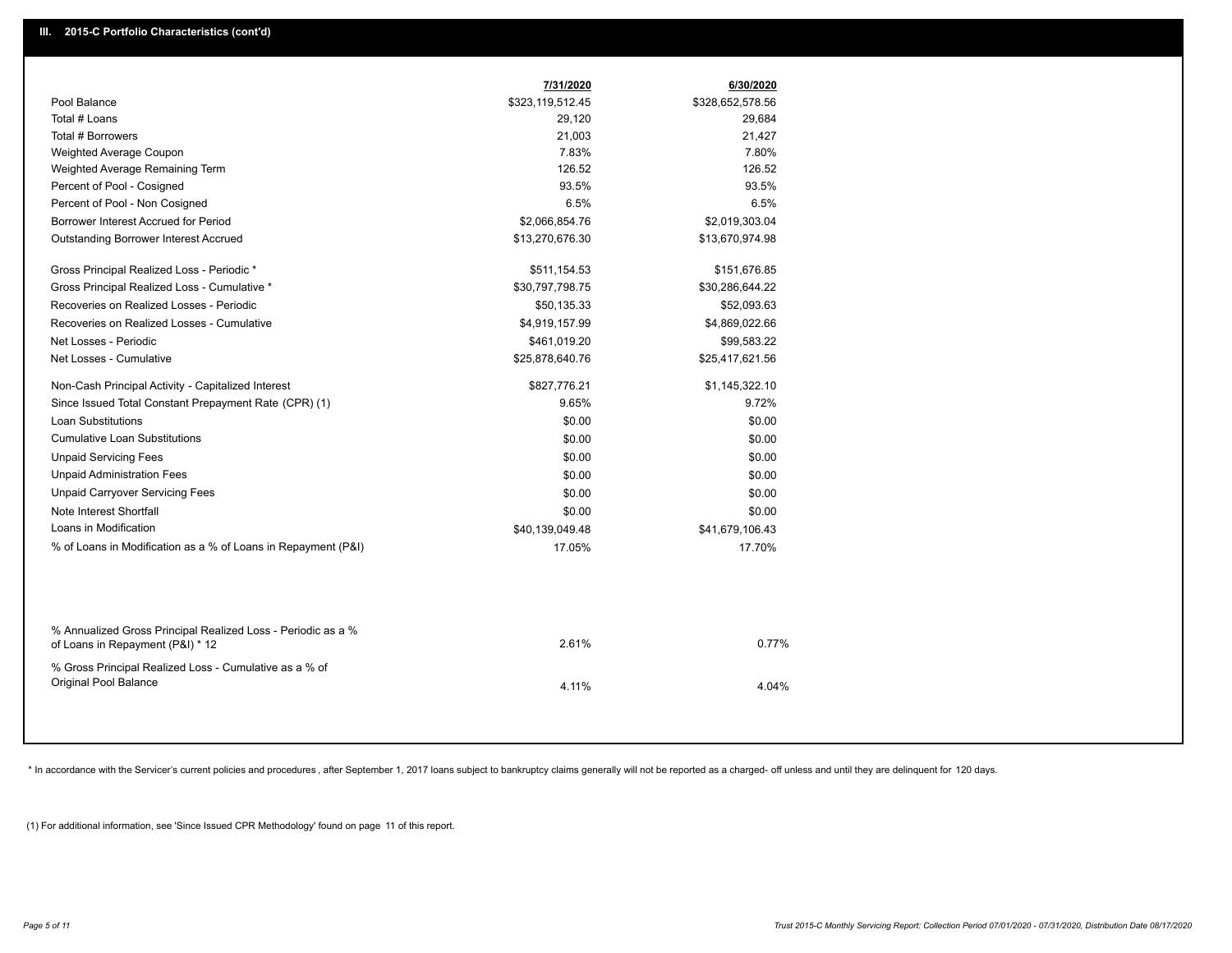#### **Loan Program**  A

|                                    | Weighted<br><b>Average Coupon</b> | # LOANS  | <b>\$ AMOUNT</b> | $%$ *    |
|------------------------------------|-----------------------------------|----------|------------------|----------|
| - Smart Option Interest-Only Loans | 7.09%                             | 5,571    | \$39,933,951.95  | 12.359%  |
| - Smart Option Fixed Pay Loans     | 7.73%                             | 7,616    | \$99,564,737.41  | 30.814%  |
| - Smart Option Deferred Loans      | 7.91%                             | 15,933   | \$183,620,823.09 | 56.828%  |
| - Other Loan Programs              | $0.00\%$                          | $\Omega$ | \$0.00           | 0.000%   |
| <b>Total</b>                       | 7.75%                             | 29,120   | \$323,119,512.45 | 100.000% |

\* Percentages may not total 100% due to rounding

B

C

**Index Type**

|                       | Weighted<br><b>Average Coupon</b> | # LOANS | <b>\$ AMOUNT</b> | % *       |
|-----------------------|-----------------------------------|---------|------------------|-----------|
| - Fixed Rate Loans    | 7.29%                             | 7,303   | \$97,478,889.58  | 30.168%   |
| - LIBOR Indexed Loans | 7.95%                             | 21,817  | \$225,640,622.87 | 69.832%   |
| - Other Index Rates   | $0.00\%$                          | 0       | \$0.00           | $0.000\%$ |
| Total                 | 7.75%                             | 29,120  | \$323,119,512.45 | 100.000%  |

\* Percentages may not total 100% due to rounding

## **Weighted Average Recent FICO**

|                      |        | <b>\$ AMOUNT</b> | $\frac{9}{6}$ * |
|----------------------|--------|------------------|-----------------|
| $0 - 639$            | 2,506  | \$30,070,826.99  | 9.306%          |
| 640 - 669            | 2,044  | \$24,063,851.26  | 7.447%          |
| 670 - 699            | 3,103  | \$35,809,104.23  | 11.082%         |
| 700 - 739            | 5,975  | \$68,419,924.14  | 21.175%         |
| $740 +$              | 15,492 | \$164,755,805.83 | 50.989%         |
| $N/A$ <sub>(1)</sub> | 0      | \$0.00           | $0.000\%$       |
| <b>Total</b>         | 29,120 | \$323,119,512.45 | 100.000%        |

WAC reflects WAC3

To conform with company standard reporting these sections now include Princial and Interest Accrued to Capitalize .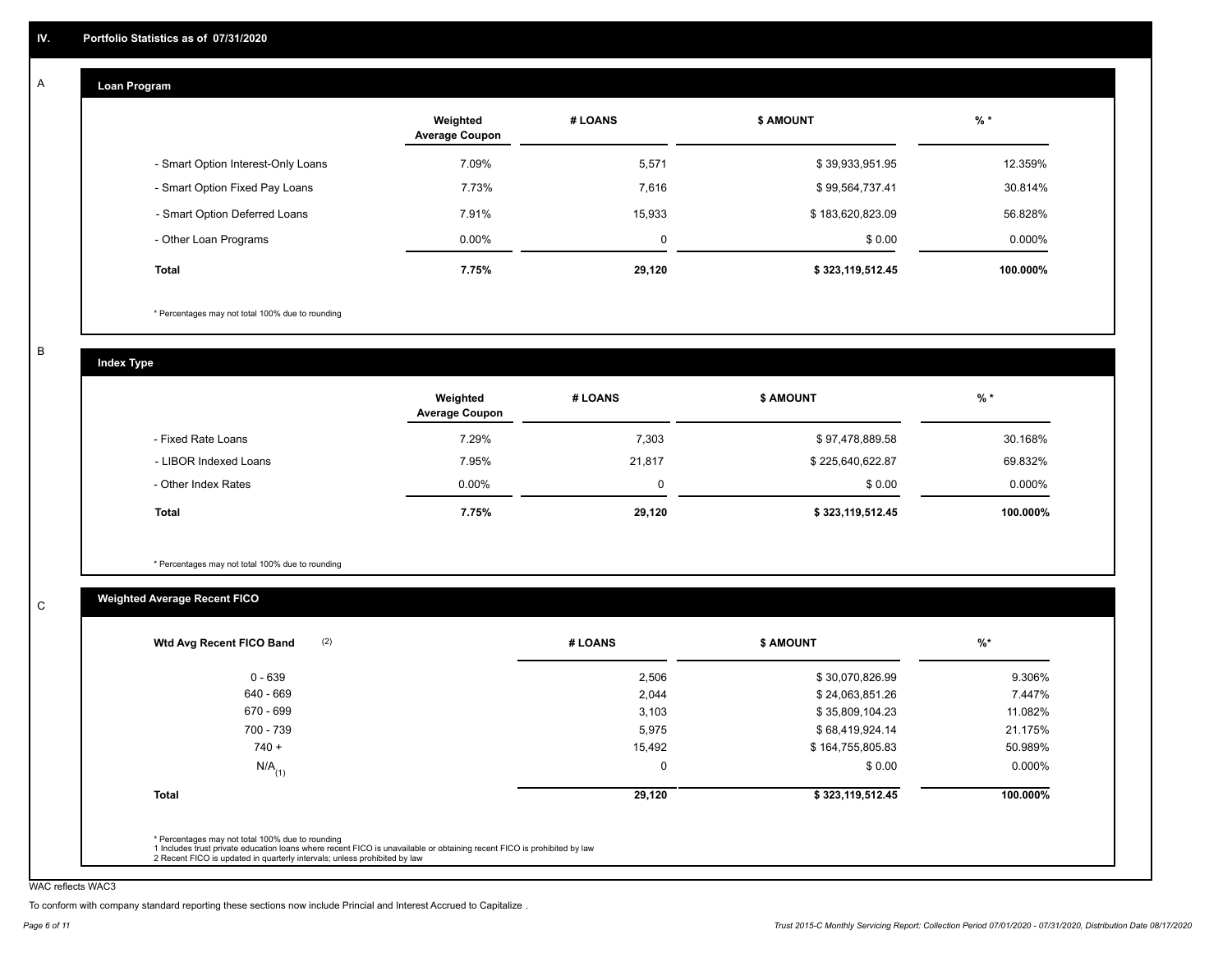| V. |       | 2015-C Reserve Account and Principal Distribution Calculations                             |                  |  |
|----|-------|--------------------------------------------------------------------------------------------|------------------|--|
| А. |       | <b>Reserve Account</b>                                                                     |                  |  |
|    |       | Specified Reserve Account Balance                                                          | \$1,884,455.00   |  |
|    |       | Actual Reserve Account Balance                                                             | \$1,884,455.00   |  |
| В. |       | <b>Principal Distribution Amount</b>                                                       |                  |  |
|    | i.    | Class A Notes Outstanding                                                                  | \$160,056,804.99 |  |
|    | ii.   | Pool Balance                                                                               | \$323,119,512.45 |  |
|    | iii.  | First Priority Principal Distribution Amount (i - ii)                                      | \$0.00           |  |
|    | iv.   | Class A and B Notes Outstanding                                                            | \$230,056,804.99 |  |
|    | v.    | First Priority Principal Distribution Amount                                               | \$0.00           |  |
|    | vi.   | Pool Balance                                                                               | \$323,119,512.45 |  |
|    | vii.  | Specified Overcollateralization Amount                                                     | \$96,935,853.74  |  |
|    | viii. | Available Funds (after payment of waterfall items A through H)                             | \$6,132,121.53   |  |
|    | ix.   | <b>Class C Notes Outstanding</b>                                                           | \$50,000,000.00  |  |
|    | х.    | Regular Principal Distribution Amount (if (iv > 0, (iv - v) - (vi - vii), min(viii, ix))   | \$3,873,146.28   |  |
|    |       |                                                                                            |                  |  |
|    | xi.   | Pool Balance                                                                               | \$323,119,512.45 |  |
|    | xii.  | 10% of Initial Pool Balance                                                                | \$74,963,981.87  |  |
|    | xiii. | First Priority Principal Distribution Amount                                               | \$0.00           |  |
|    | XIV.  | Regular Principal Distribution Amount                                                      | \$3,873,146.28   |  |
|    | XV.   | Available Funds (after payment of waterfall items A through J)                             | \$2,258,975.25   |  |
|    |       | xvi. Additional Principal Distribution Amount (if(ix $\lt$ = x, min(xv, xi - xiii - xiv))) | \$0.00           |  |
|    |       |                                                                                            |                  |  |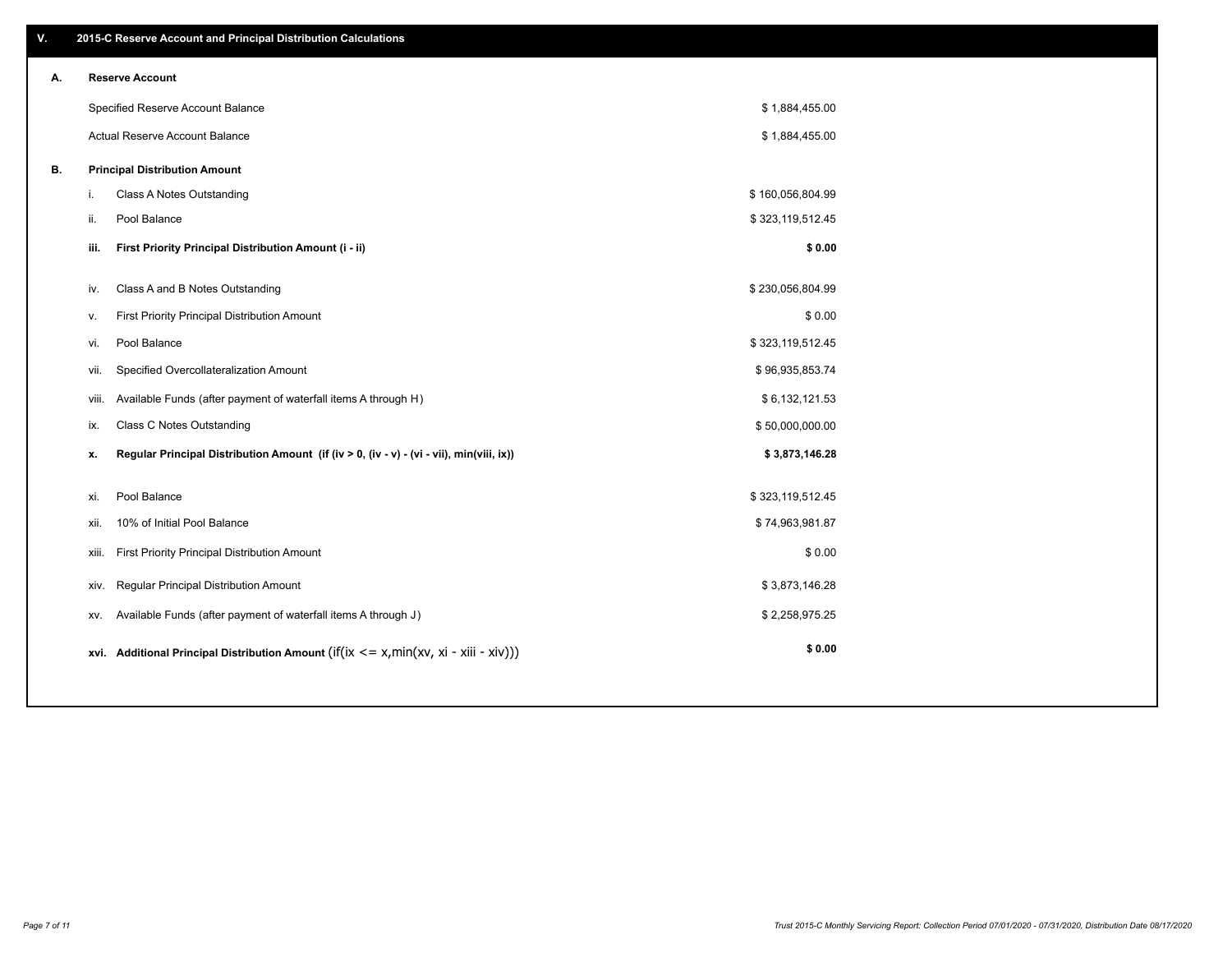|    |                                                         | Paid           | <b>Funds Balance</b> |
|----|---------------------------------------------------------|----------------|----------------------|
|    | <b>Total Available Funds</b>                            |                | \$7,062,801.88       |
| A  | <b>Trustee Fees</b>                                     | \$0.00         | \$7,062,801.88       |
| В  | <b>Servicing Fees</b>                                   | \$213,180.83   | \$6,849,621.05       |
| C  | i. Administration Fees                                  | \$8,333.00     | \$6,841,288.05       |
|    | ii. Unreimbursed Administrator Advances plus any Unpaid | \$0.00         | \$6,841,288.05       |
| D  | Class A Noteholders Interest Distribution Amount        | \$317,499.85   | \$6,523,788.20       |
| Е  | <b>First Priority Principal Payment</b>                 | \$0.00         | \$6,523,788.20       |
| F. | Class B Noteholders Interest Distribution Amount        | \$204,166.67   | \$6,319,621.53       |
| G  | Class C Noteholders Interest Distribution Amount        | \$187,500.00   | \$6,132,121.53       |
| H  | <b>Reinstatement Reserve Account</b>                    | \$0.00         | \$6,132,121.53       |
|    | Regular Principal Distribution                          | \$3,873,146.28 | \$2,258,975.25       |
| J  | <b>Carryover Servicing Fees</b>                         | \$0.00         | \$2,258,975.25       |
| Κ  | Additional Principal Distribution Amount                | \$0.00         | \$2,258,975.25       |
| L  | Unpaid Expenses of Trustee                              | \$0.00         | \$2,258,975.25       |
| M  | Unpaid Expenses of Administrator                        | \$0.00         | \$2,258,975.25       |
| N  | Remaining Funds to the Residual Certificateholders      | \$2,258,975.25 | \$0.00               |

## **Waterfall Conditions**

|      | Pool Balance                                                                     | \$323,119,512.45 |  |
|------|----------------------------------------------------------------------------------|------------------|--|
|      | Class A and B Notes Outstanding                                                  | \$230,056,804.99 |  |
| iii. | Class C Noteholders' Interest Distribution Ratio (i / ii)                        | 140.45%          |  |
| iv.  | Minimum Ratio                                                                    | 110.00%          |  |
| V.   | Is the Class C Noteholders' Interest Distribution Condition Satisfied (iii > iv) | $\lambda$        |  |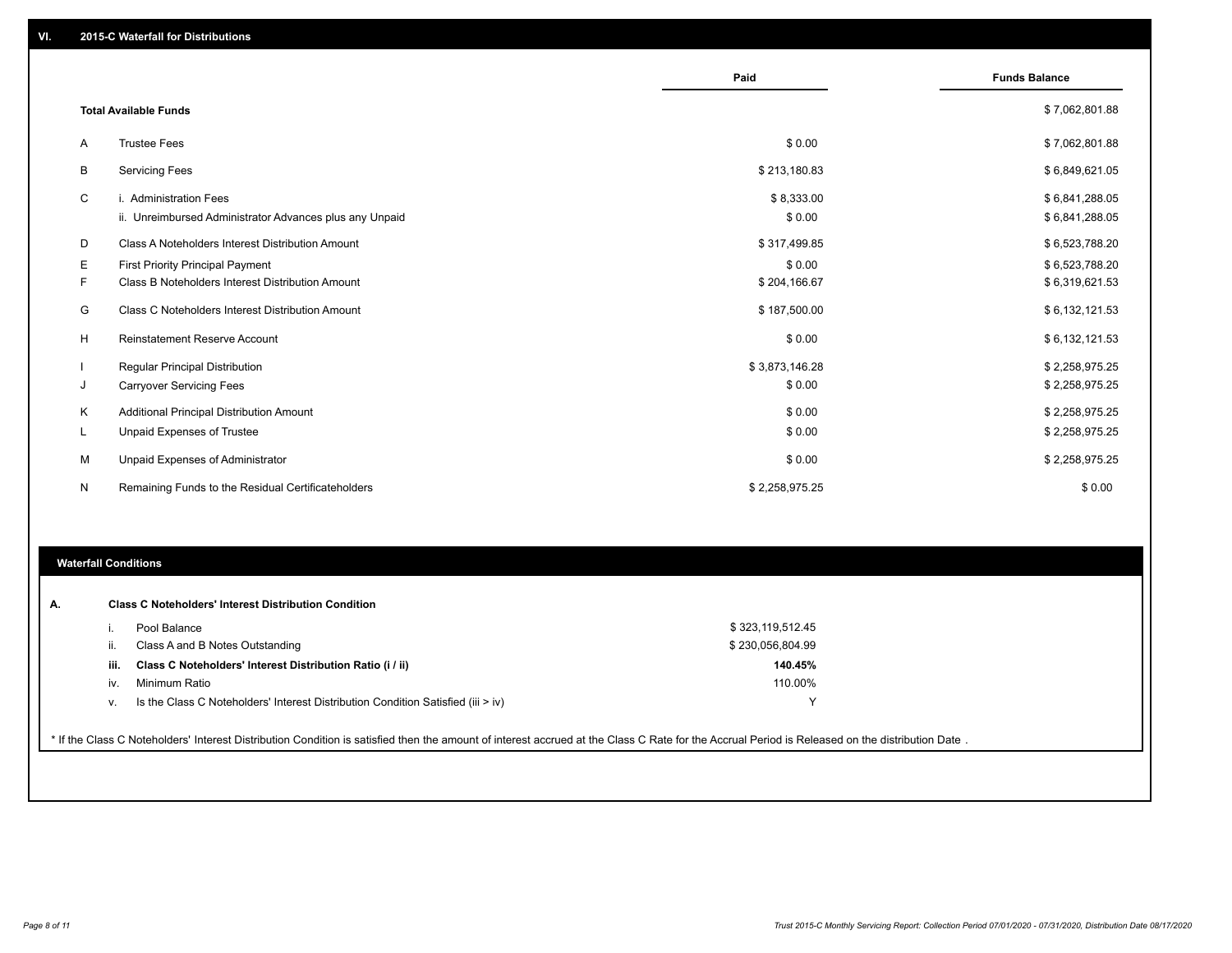## **VII. 2015-C Distributions**

| <b>Distribution Amounts</b>                                |                         |                         |                         |
|------------------------------------------------------------|-------------------------|-------------------------|-------------------------|
|                                                            | A <sub>2</sub> A        | A <sub>2</sub> B        | A3                      |
| Cusip/Isin                                                 | 78448RAB2               | 78448RAC0               | 78448RAD8               |
| <b>Beginning Balance</b>                                   | \$57,351,005.33         | \$27,705,799.66         | \$75,000,000.00         |
| Index                                                      | <b>FIXED</b>            | <b>LIBOR</b>            | <b>LIBOR</b>            |
| Spread/Fixed Rate                                          | 2.75%                   | 1.40%                   | 1.95%                   |
| Record Date (Days Prior to Distribution)                   | 1 NEW YORK BUSINESS DAY | 1 NEW YORK BUSINESS DAY | 1 NEW YORK BUSINESS DAY |
| <b>Accrual Period Begin</b>                                | 7/15/2020               | 7/15/2020               | 7/15/2020               |
| <b>Accrual Period End</b>                                  | 8/15/2020               | 8/17/2020               | 8/17/2020               |
| Daycount Fraction                                          | 0.08333333              | 0.09166667              | 0.09166667              |
| Interest Rate*                                             | 2.75000%                | 1.57475%                | 2.12475%                |
| <b>Accrued Interest Factor</b>                             | 0.002291667             | 0.001443521             | 0.001947687             |
| <b>Current Interest Due</b>                                | \$131,429.39            | \$39,993.90             | \$146,076.56            |
| Interest Shortfall from Prior Period Plus Accrued Interest | $\mathsf{\$}$ -         | $$ -$                   | $$ -$                   |
| <b>Total Interest Due</b>                                  | \$131,429.39            | \$39,993.90             | \$146,076.56            |
| <b>Interest Paid</b>                                       | \$131,429.39            | \$39,993.90             | \$146,076.56            |
| <b>Interest Shortfall</b>                                  | $\mathcal{S}$ -         | $$ -$                   | $$ -$                   |
| <b>Principal Paid</b>                                      | \$2,611,535.11          | \$1,261,611.17          | $$ -$                   |
| <b>Ending Principal Balance</b>                            | \$54,739,470.22         | \$26,444,188.49         | \$75,000,000.00         |
| Paydown Factor                                             | 0.012616112             | 0.012616112             | 0.000000000             |
| <b>Ending Balance Factor</b>                               | 0.264441885             | 0.264441885             | 1.000000000             |

\* Pay rates for Current Distribution. For the interest rates applicable to the next distribution date, please see https://www.salliemae.com/about/investors/data/SMBabrate.txt.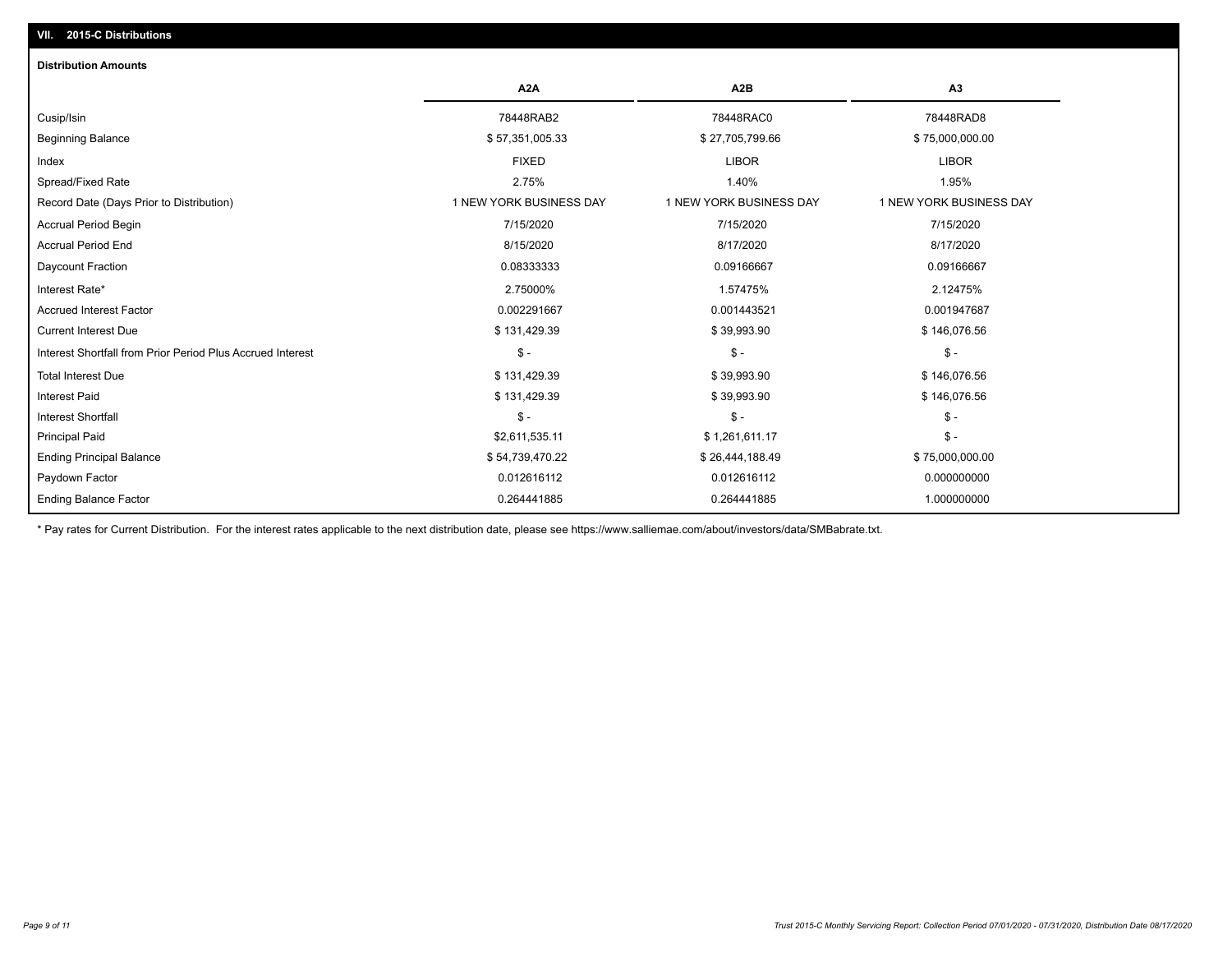| VII. 2015-C Distributions                                                                        |  |
|--------------------------------------------------------------------------------------------------|--|
| <b>Distribution Amounts</b>                                                                      |  |
| в<br>c                                                                                           |  |
| 78448RAE6<br>78448RAF3<br>Cusip/Isin                                                             |  |
| <b>Beginning Balance</b><br>\$70,000,000.00<br>\$50,000,000.00                                   |  |
| <b>FIXED</b><br><b>FIXED</b><br>Index                                                            |  |
| Spread/Fixed Rate<br>3.50%<br>4.50%                                                              |  |
| 1 NEW YORK BUSINESS DAY<br>1 NEW YORK BUSINESS DAY<br>Record Date (Days Prior to Distribution)   |  |
| 7/15/2020<br><b>Accrual Period Begin</b><br>7/15/2020                                            |  |
| <b>Accrual Period End</b><br>8/15/2020<br>8/15/2020                                              |  |
| Daycount Fraction<br>0.08333333<br>0.08333333                                                    |  |
| Interest Rate*<br>3.50000%<br>4.50000%                                                           |  |
| <b>Accrued Interest Factor</b><br>0.002916667<br>0.003750000                                     |  |
| <b>Current Interest Due</b><br>\$204,166.67<br>\$187,500.00                                      |  |
| Interest Shortfall from Prior Period Plus Accrued Interest<br>$\mathsf{\$}$ -<br>$\mathsf{\$}$ - |  |
| <b>Total Interest Due</b><br>\$204,166.67<br>\$187,500.00                                        |  |
| <b>Interest Paid</b><br>\$204,166.67<br>\$187,500.00                                             |  |
| $\mathcal{S}$ -<br><b>Interest Shortfall</b><br>$\mathsf{\$}$ -                                  |  |
| $\mathsf{\$}$ -<br><b>Principal Paid</b><br>$S -$                                                |  |
| \$70,000,000.00<br>\$50,000,000.00<br><b>Ending Principal Balance</b>                            |  |
| Paydown Factor<br>0.000000000<br>0.000000000                                                     |  |
| <b>Ending Balance Factor</b><br>1.000000000<br>1.000000000                                       |  |

\* Pay rates for Current Distribution. For the interest rates applicable to the next distribution date, please see https://www.salliemae.com/about/investors/data/SMBabrate.txt.